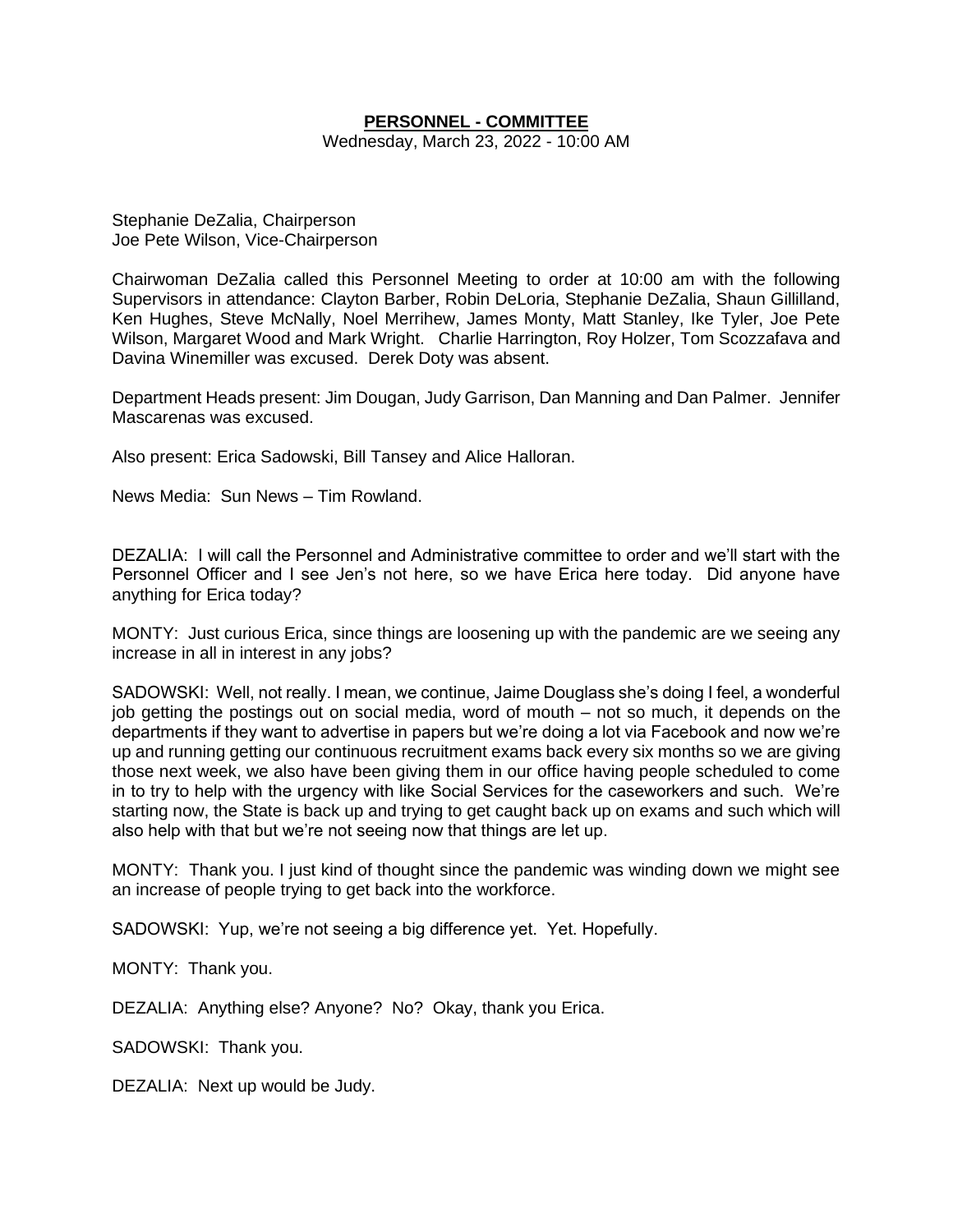GARRISON: Good morning. I submitted my regular, monthly report and I do have one resolution. I gave everyone a copy of it. It's a resolution accepting and placing on file the 2021 Workers' Comp. Self-Insurance annual report.

# **RESOLUTION ACCEPTING AND PLACING ON FILE THE 2021 WORKERS' COMP. SELF-INSURANCE ANNUAL REPORT. Hughes, Wilson**

DEZALIA: Thank you. Any questions on that? All in favor, so moved. Thank you Judy. Anything else for Judy? No? Thank you.

GARRISON: Thank you.

DEZALIA: Dan?

MANNING: I just have a couple housekeeping resolutions. As everybody knows, from time to time I'm called upon to represent the towns in various matters Article 7, tax sale proceedings, doggie law proceedings, contracts, deeds, various miscellaneous things and the board has authorized that but there's been no real formal resolution so I think it would be appropriate if we formally pass a resolution that allows me to continue, my office excuse me, to continue to represent the towns when not in conflict with the town or county work so I would ask for a resolution authorizing the county attorney's office to provide representation and legal advice to the towns of Essex County on town matters when not in conflict of interest to county pursuant to county law 501(3) and 501(4) which basically are duties of the County Attorney, that section sets forth County Attorney laws and also states that section three and four I can do whatever additional work the board authorizes and sub 4 says I can do any work for the towns provided it's not in conflict.

TYLER: Real quick Dan, that's not you, it's out of your office?

MANNING: Myself or Bill Tansey.

# **RESOLUTION AUTHORIZING THE COUNTY ATTORNEY'S OFFICE TO PROVIDE REPRESENTATION AND LEGAL ADVICE TO TOWNS OF ESSEX COUNTY ON TOWN MATTERS WHEN NOT IN CONFLICT WITH INTEREST TO THE COUNTY, PURSUANT TO COUNTY LAW SECTION 501(3) AND 504(4). Stanley, Barber**

DEZALIA: All in favor, thank you.

MANNING: The second resolution is as you all know, we contracted with the various towns to provide EMT, advanced EMT services and to pay for equipment pursuant to request. We have certain contracts that are set to expire, I would like to ask that we pass a resolution. These contracts are only for a one-year period; I think it would be prudent if we made them for a fiveyear period and what I've done is I've changed them a little bit to provide three separate areas that the county will provide the funding under its new program for EMT's and advance EMT's upon a request by letter or agreement or a letter of authorization from the town or emergency services group that represents the town and that way we don't have to keep redoing the agreement, that's one aspect, the second aspect is they'll provide funding for equipment again, pursuant to a letter of authorization, the third is that they will provide intercept a fly car provided pursuant to a letter of authorization so this would be a master agreement for a five-year period that says we'll provide these things to you, has all the nuts and bolts as to how it should happen but it's got to be by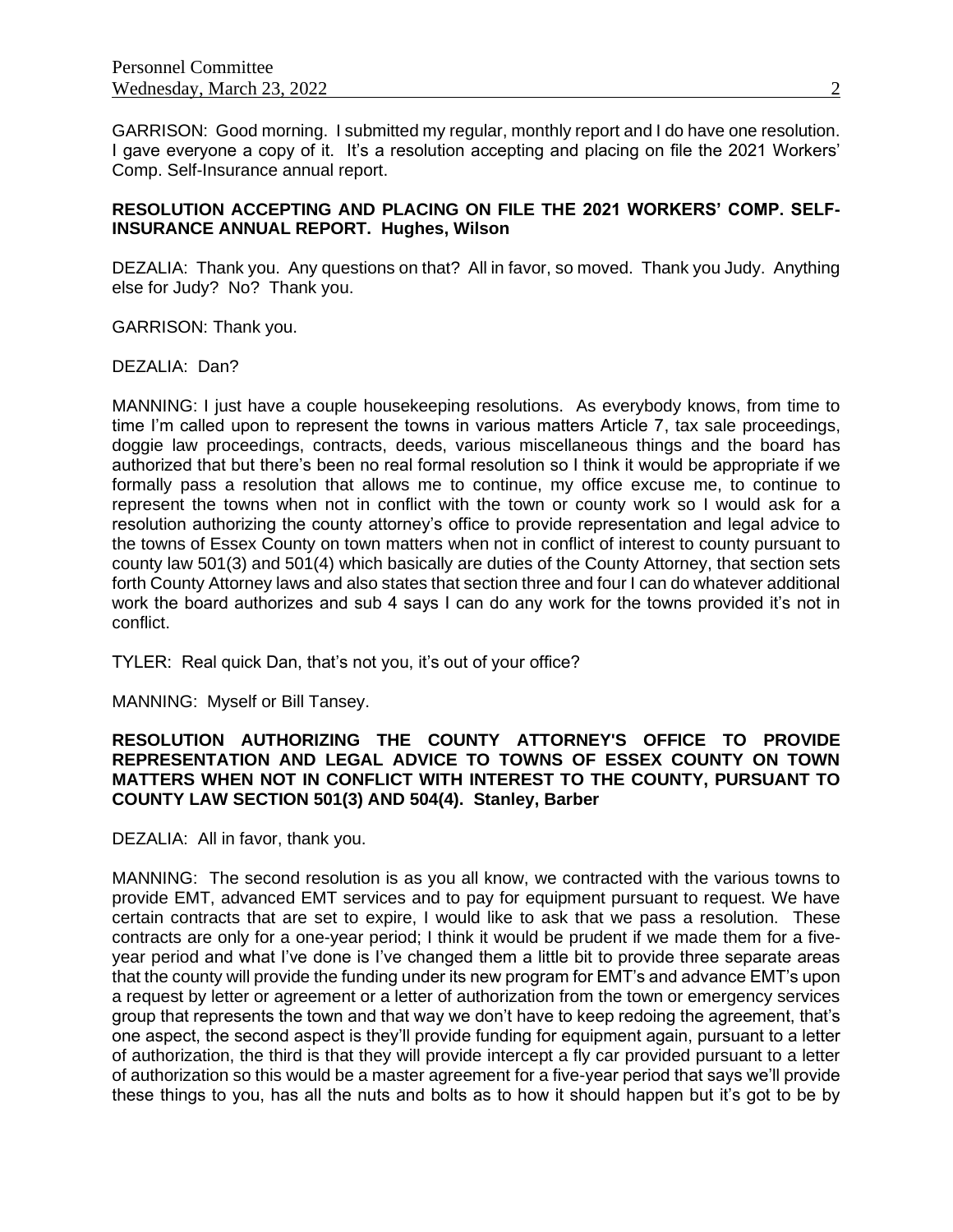separate letter of authorization so every time a town would want something we would just have this blank letter of authorization, sign it up, we agree to it and then away you go. We don't have to keep amending the contract, it's just driving me nuts there's a lot of towns so I think we would approve to proceeding this way. I've run it by Rob Wick and Max and they seem to feel it's fine so would I would like is a resolution authorizing the extension of all agreements for the provision of EMT, advanced EMT, payment for equipment and fly car use for a five-year term between the County of Essex and the various towns with further provision that the County Chairman or County Manager be given authority to execute any and all letters of authorization or contracts.

DELORIA: Steph, I've got a question. I'm not on the committee. I am the Chair of the EMS committee Dan, for towns like Newcomb that just began a contract for us to get into a five-year contract, wouldn't that over – this maybe different for the town that may be just getting into it because based on the town that are –

MANNING: Yeah, I think I would have you sign a new one because the agreement you have right now I don't believe, but I'm not sure it doesn't apply to a fly car.

DELORIA: It doesn't but we're right now our reimbursement is all with the grant program and then next year it's going to be an entirely different contract, is it not because you won't be providing the funding for the wages.

MANNING: That I don't know.

DELORIA: Dan, you following me on that?

PALMER: Yeah.

DELORIA: Newcomb just got into it, the other contracts that are going to expire I understand.

PALMER: But I think that's built into the contract language that at a certain point in the process the county begins to pay the benefits you pay the wages.

DELORIA: Right. Just for Newcomb if you can keep that in mind because we don't fall under a five-year contract that you are going to renew for someone's that is about to expire if we just got into ours.

MANNING: Yes, just the process is different and it's by letter of authorization so if you don't want something –

DELORIA: Well, we wouldn't be able to able for anything until after we fulfill the first term of the contract anyway.

MANNING: Right but we could, we would – the contract would say the same thing as your contract now, it would just supersede what you got and then it would have a provision for letters of authorization.

DELORIA: I don't know if it would because under the new contract we are actually reimbursing the county for the wages –

PALMER: You could define what year that occurs.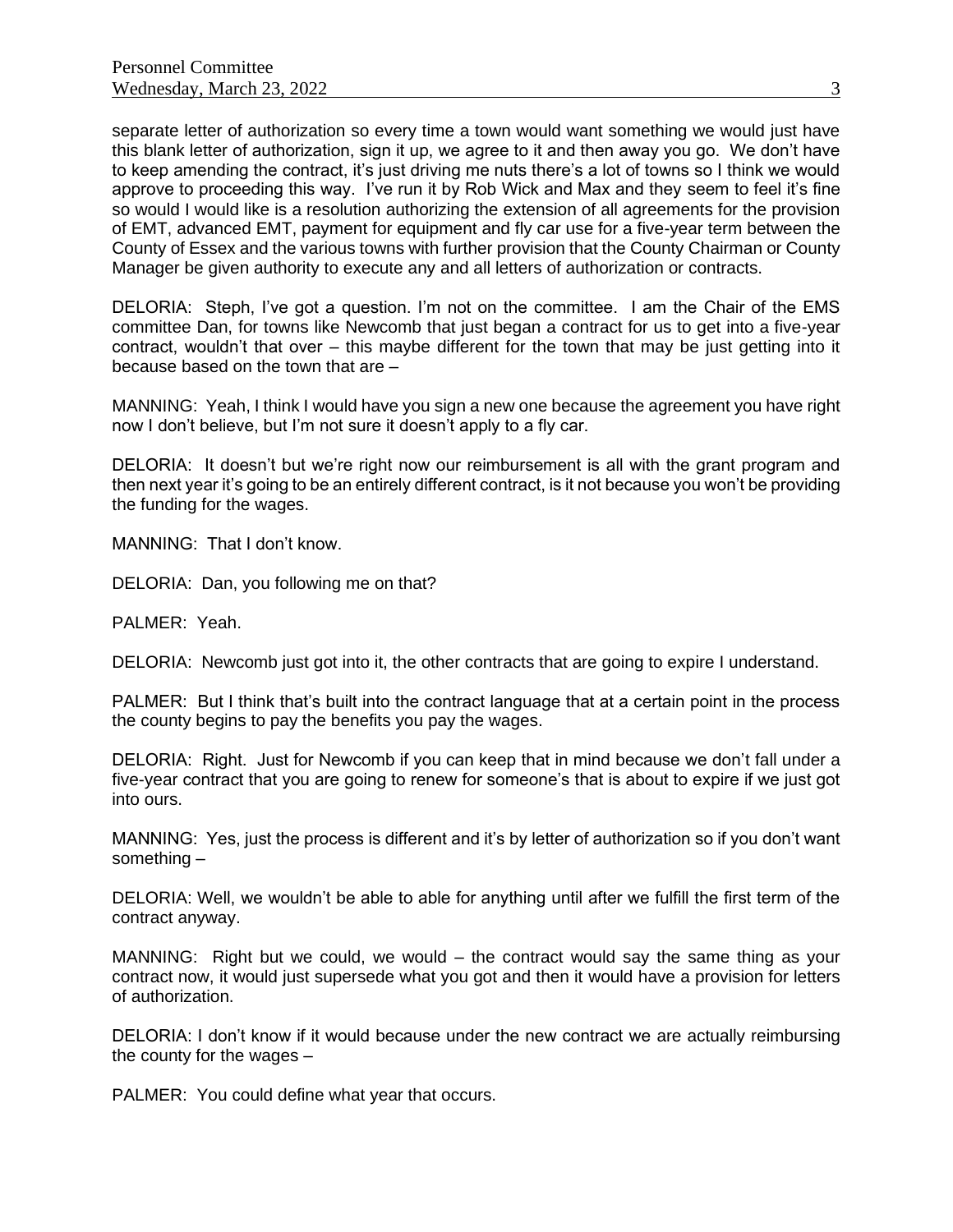DELORIA: That's true too.

MANNING: Maybe your contract is different.

DELORIA: I just wanted to point that out.

PALMER: You could define in there when that occurs.

MANNING: Okay, sounds good.

MONTY: Where there is two communities that share the service, both communities need to sign a contract is that correct?

MANNING: It depends on how you're set up. If two communities are using, yes, I would say yes.

MONTY: Because I have a contract and Noel has a contract independent contracts we share with one service.

MANNING: Right.

MONTY: So those communities should have to sign a contract agreeing to the use of the program I guess I should say?

MANNING: Yes.

GILLILLAND: That is what Essex and Willsboro do, they one contract.

MANNING: I will check it and see what we got but I would like it to be two contracts.

DEZALIA: That would be the case with Schroon Lake and North Hudson too because we share.

MANNING: I think they are separate.

McNALLY: A five-year contract would extend past the actual grant money we have correct? There is a closure on that.

DELORIA: Termination date, that's what we were talking about.

McNALLY: Right, and as of now I haven't seen or have no funding source for fringe and everything after this grant and I think if we are going to extend these contracts five years we should have a funding source at least set up, we're trying to tackle this I understand but we need to have a funding source set up for the next five years.

MANNING: Well, there's reference to the grant in it and when the grant terminates, I don't know how long the grant is going to be? Was it two years I think? And then there is a termination clause in the agreement.

McNALLY: Not that I want the program to end after the initial grant but we need to have a funding source for this rather it be a county wide taxing district or some kind of an agreement.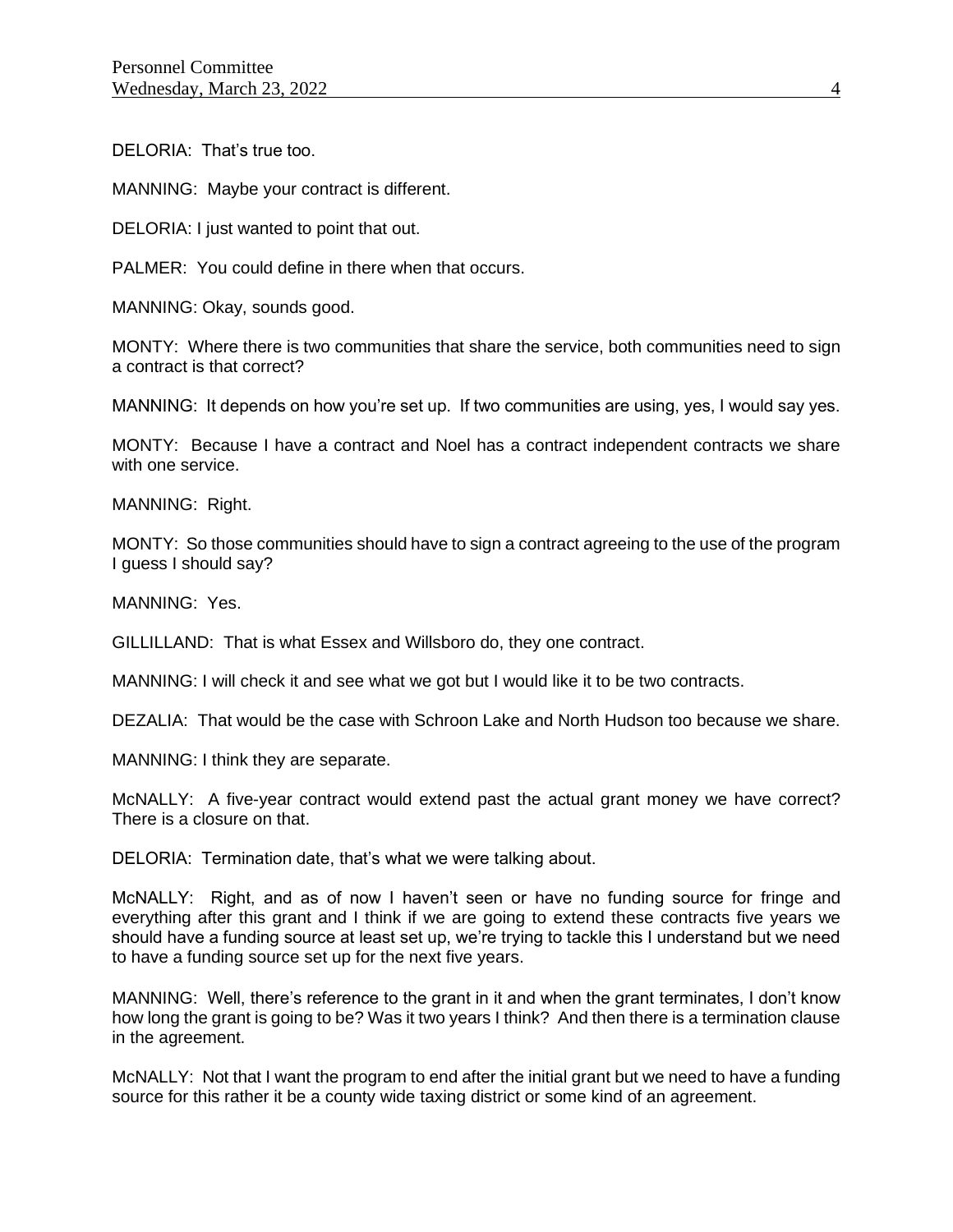PALMER: Well, at this point I had planned on it being a budget item for the county but once we reach that we know about what it will take to run the program as I had talked about previously with the board, we're coming to the end of the jail bond and the radio project bond, that frees up budget money that I think I can fit this program in under the budget without having an impact to the levy based upon that reduction and what we are payi8njg in bonds now because our jail bond and our radio project bond are both scheduled to end in 2024 or '23, something like that.

MANNING: And the agreement does say, subject to availability of funds on each of the three sub sections EMT's, equipment and fly car.

PALMER: And again, I don't want people to think that we're just going to arbitrarily decide this obviously you know, when we get to that point and we propose a tentative budget within that tentative budget is going to be funding for various programs but it is specifically for this EMS program you would as a board, would have to consider how we were going to fund based upon what the levy looks like at that point.

DELORIA: And as we discussed in committee, this is incentivizing the program where it's actually going to save the towns but you're going to make sure you have the man power manning the ambulance calls so it's all about the time basically that we have in the State program that got us started so it's simply.

STANLEY: How is this going to work with like the Ausable Forks ambulance service which goes into Clinton County and also Chesterfield with the Keeseville emergency that goes and is in Clinton County?

MANNING: That I don't know. I received a request from Emergency Services to do with the contract for Town of Jay/the Ausable Forks Volunteer Ambulance Corporation. The way the new law, they revised Section 121 of the General County Municipal Law which provided and now there is something going through Legislature similar which provided that we need to contract with both Town of Jay and anybody you contract with and anybody else on the same page so I don't know, that would be something you might want to work out between Jay and Black Brook if you're paying for anything but other than that, I don't know –

PALMER: Well, again I think it goes back to you, the process that's been used up to this date is that Supervisors who either need a service or want a service go back to the EMS committee that Shaun had formed and there's discussion at that meeting on how to go forward, a resolution comes out of that meeting to go to the full board for consideration for any changes that may occur within the program based upon that EMS discussion. It isn't like Max, or myself or any of the county administrators are going to decide what's done it's really decided at that EMS level what services are going to be offered and what we can afford to provide.

GILLILLAND: We don't have the authority currently to form a district and a EMS district within the county or county wide or a major portion thereof, so it comes out of the general fund to pay for county services. So as Dan eluded it's been structured in order to, that there's no change to the total levy so there's no increase impact upon taxpayers for this from what has been gone on in the past because we don't have authority to do the countywide district so a town cannot opt out of the general fund so, and also it is a countywide system so if any town, no matter where they are is not going to be told oh, you're from this town and you're not part of this so we're not going to take care of you. Currently there is a piece of legislation in the legislature, it's not what we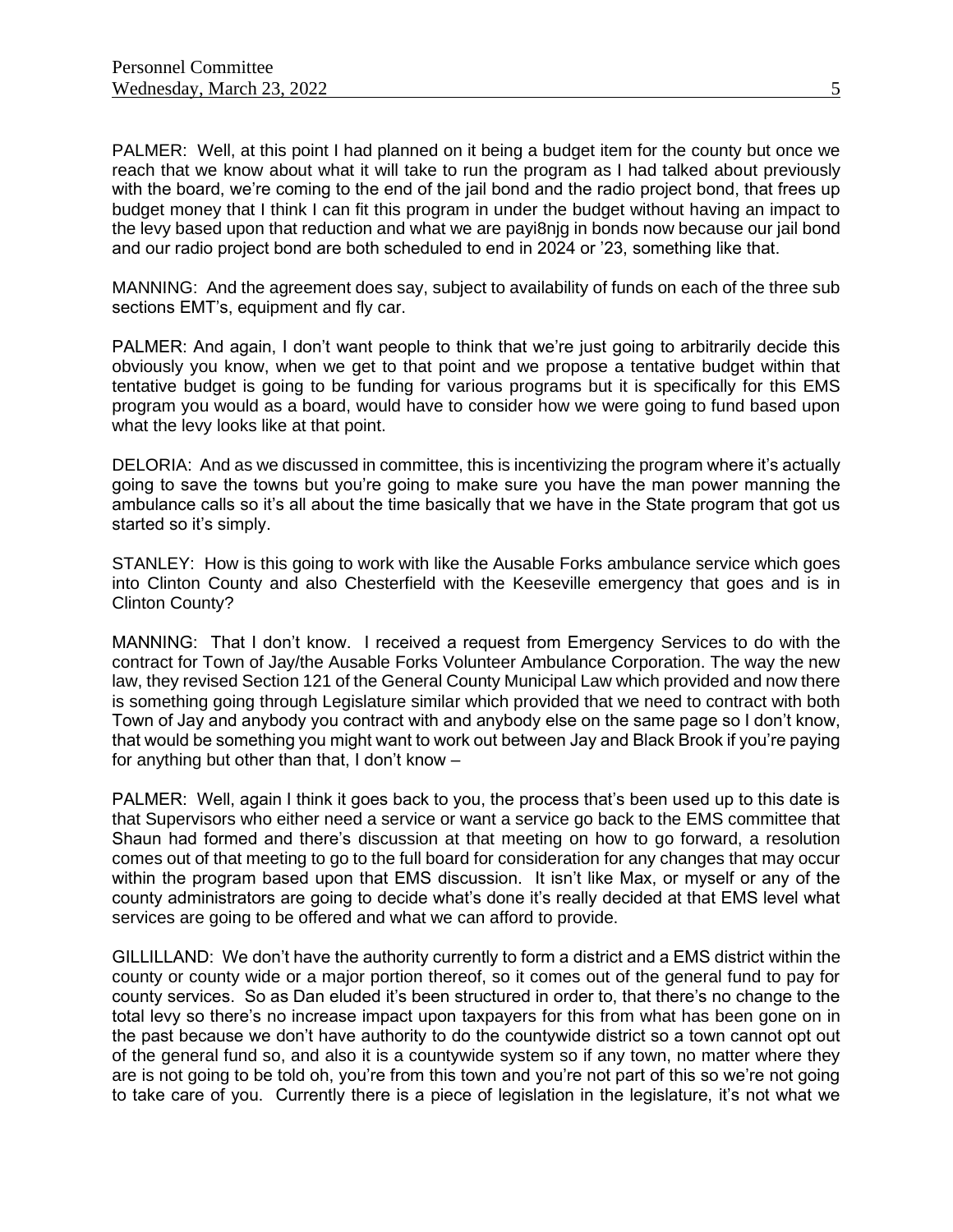wanted precisely because Mr. Stec wrote it his own way but it does allow in there for within the Adirondack Park the formation of countywide ambulance districts or emergency medical services districts. If that gets approved and passed into law, then we would be able to form a separate taxing district for EMS services. It is to our great advantage because a benefit of this is we have a reach for more revenue from properties that currently would be excluded from the general fund so, that would be an advantage now what do we do, if it goes through and it's authorized and this board says form the district then we've got to go through the whole local law subject to, we have to have a public hearing but is that subject to public referendum?

MANNING: Yes, the law is not the way I would have written it either but yeah, a public hearing and then the board has to make a determination whether it's public interest.

GILLILLAND: But if we form the district and some towns decide that they do not want to play in that district then they would be able to opt out of doing that but I will tell you, that the beauty of what we have formed here is the fact that if anything falls out, any service falls out it's incumbent upon the county to continue to provide the service to that town so, if like the Town of Black Brook or Ausable suddenly folds one day, and it's happened in many counties around the State where the EMS Director gets a call and said, we're done in a certain town okay, when will you be done? We've already pulled out. You know, those things do happen and they happen basically around the State and it is an unfortunate regularity so that's why we built the structure so that we own property and those services if a town has opted out of the structure, then that doesn't happen and if you want in, three, four, five years down that probably the board is going to say you're going to have to buy in to make it fair.

MANNING: And just for edification this contract has to happen because we do not have legislation allowing us to form a district so, 121, we can enter into inter municipal agreements with various towns and the service providers they have so that's why we do this. I can change this to oneyear again, it's just doing eighteen of these or how many we do is just a pain in the neck but oneyear is fine so I will do that.

DELORIA: And the fact that it comes out of the general revenue now is an expense, one of the things that we talked about prior to you coming on the board is that there's a lot of programs offered by the county through the county tax levy such as Social Services or providing medical cars and things of this nature, County Sheriff we're kind of offset, we don't participate in any of that however we do contribute greatly to that I think we're like five on the list of high contributors in lobby money so it's about eighteen towns having this taxing district and making it worth the effort for everyone so, it's a project.

DEZALIA: Okay, thank you. Nothing further on that, so are you putting that resolution through as a one-year?

MANNING: Yes.

#### **RESOLUTION AUTHORIZING THE COUNTY CHAIRMAN OR COUNTY MANAGER TO EXECUTE A ONE-YEAR MASTER AGREEMENT WITH THE COUNTY OF ESSEX AND THE VARIOUS TOWNS OF ESSEX COUNTY ON THE PROVISION OF ADVANCED EMT PAYMENT, EQUIPMENT AND FLY CAR USE. Merrihew, Wright**

DEZALIA: Any more questions or anything on that? All in favor, aye – thank you.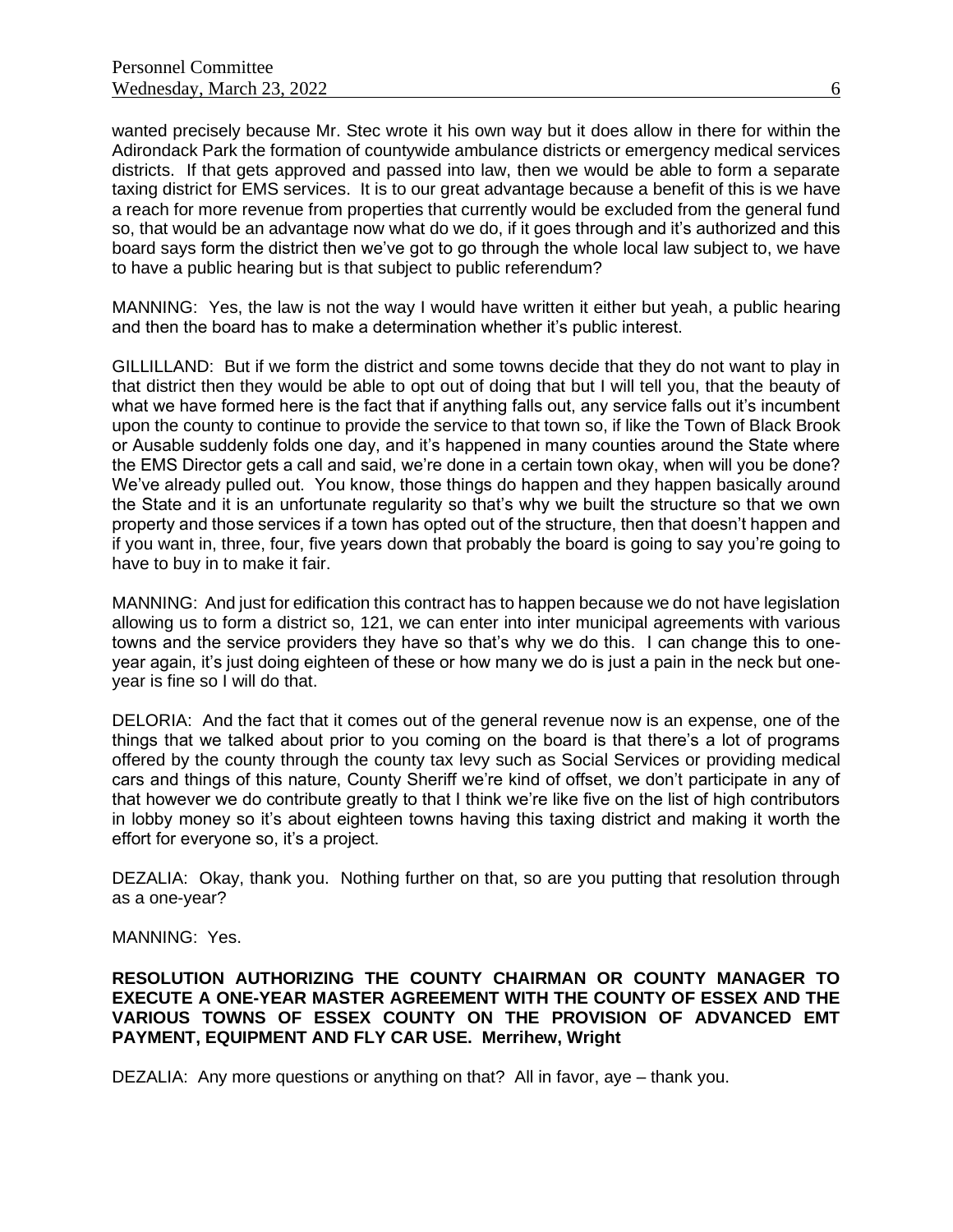# MANNING: That's it.

DEZALIA: Does anybody else have anything to come before this board committee?

WRIGHT: One question Dan, different subject matter, do you have the status on the county agreement with Ti Alliance and the subsequent closure of the Hacker property?

MANNING: I'm starting work, Sandy Morehouse has contacted me by email a couple of times, I haven't gotten back to him a couple weeks ago but I've got a trial coming up next week, I've got stuff on my plate but we're working on it and I think we will have it done sooner rather than later but we've revised the contract and will have it done by August 1<sup>st</sup>, we'll have it done before but with the new changes to the foreclosure laws I have to make sure I have every I is dotted and every t is crossed. Thanks.

PALMER: I just have one thing, we've got a few minutes here so I thought maybe, I've been getting calls from town on the American Recovery Funds reporting requirements that are coming up at the end of April. I talked to the auditors, they have availability the week of April 11<sup>th</sup> and what I thought we could do is ask the board, set up a date on that week, have the board come in and bring in your financial people and have your questions answered directly by the auditing firm as to the process of reporting under the American Recovery Act and any questions you may have related to spending of the Act.

#### GILLILLAND: What date is that?

PALMER: It's the week of April 11<sup>th</sup> I haven't gotten back to them yet on which day. I didn't know whether it would be preferable for the board to meet, you know they can't do it Monday morning but they could do it either later in the day or on a separate day during that week so that's kind of what I'm trying to get a flavor from you as to whether you would prefer to make a separate trip in on Wednesday or something just to meet with them and bring their financial people with you. It's really up to you guys.

DELORIA: Just a quick question, any of the towns set up that IDME account for this filing? Did you have trouble with doing it?

MONTY: I still can't do it.

DELORIA: That's a big problem because they are pushing it.

PALMER: I know they are; they are pushing it. I actually had to set it up here for the county myself, I had to actually take a photo and send it.

DELORIA: Yes, I did for me but I haven't done one for the town, I'm sure there's going to be a conflict there. I haven't done it yet. I did one for me because I needed to know what my stimulus check amount was because I didn't have it written down so I had to do one of these at least now when I do an IDME for the town I'm really uncertain what is going to happen?

PALMER: Yeah, I think you can do it. I have two. I have one for myself and I have one for the county and really the only difference that drove that sign up was a different email so in other words, when I did the IDME for myself I did it with my own personal email when I did for the town I did it the county's email, countymanager@ so when I did that IDME it was -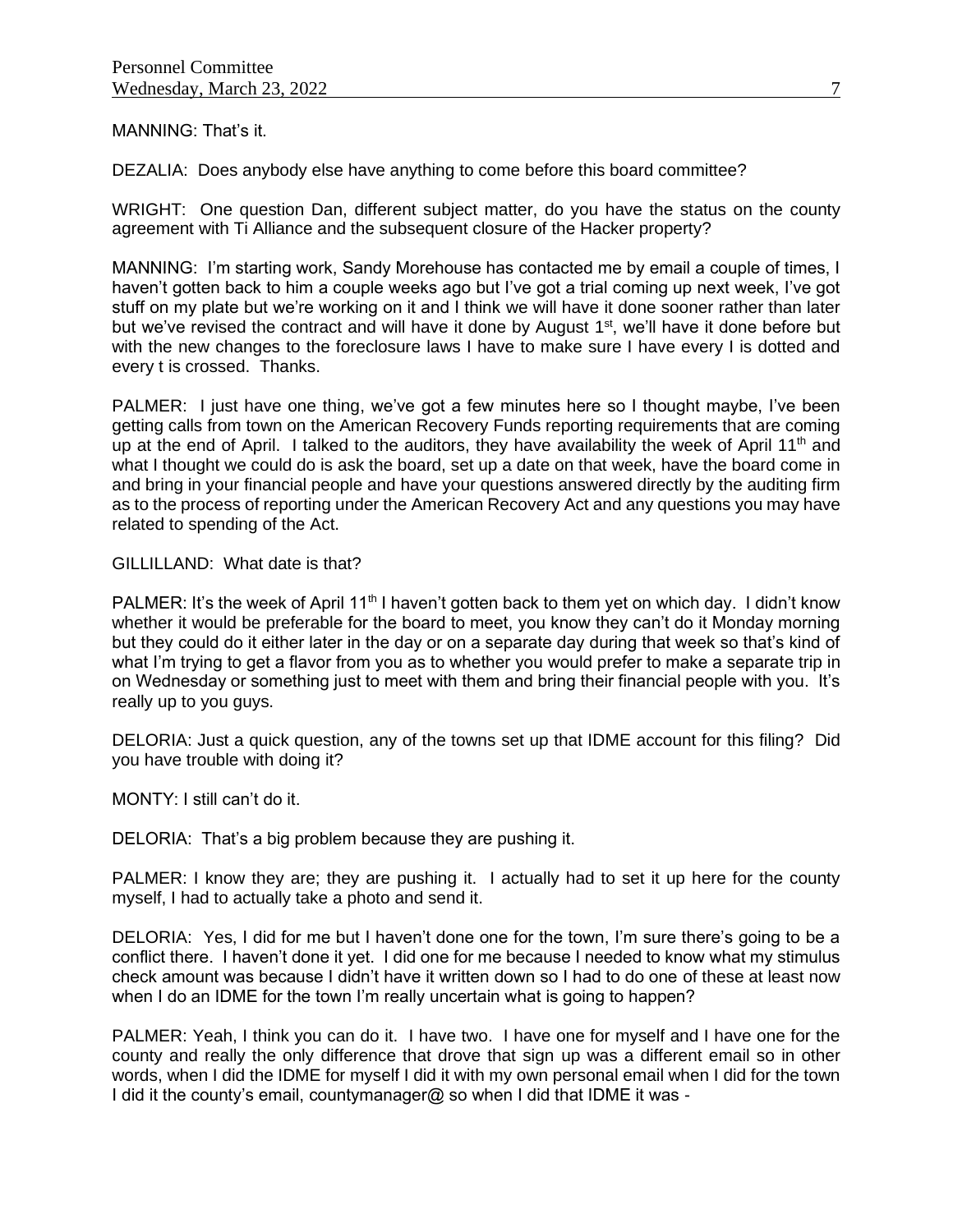DELORIA: Very good I will do that this week because I've been pushing that back. Thank you. PALMER: The other thing you have to have is the SAMS number, you have to register with a SAMS number, I think a lot of you may already have those numbers. I know that Community Resources has always worked with you in developing that with any of the Federal money that you get, you need that SAMS ID and that's a renewable thing you have to do on a yearly basis. So, yeah, if you want to pick a day I mean, I certainly can do that. Like I said, the only day they said on that week they couldn't do was early Monday so if we want to do an off day we can do that it's whatever you guys prefer.

HUGHES: Wednesday morning?

PALMER: Wednesday work?

DEZALIA: The 13<sup>th</sup>?

PALMER: Okay, so let's do that. I'll get back to them and set it up for Wednesday the 13<sup>th</sup>, maybe starting at 9:00 or something. I'll see when they come in but maybe they'll want it later but I'm not sure but I think this will give you and your financial people an opportunity to ask them questions and go through the process.

DELORIA: One other question, we received half of the first allotment from the Feds and the other half is coming sometime in June so essentially what I'm going to be reporting is what I spent on the first round?

PALMER: Right.

DELORIA: And indicating where that went and whatnot?

PALMER: Yes.

DELORIA: With the county funding, that has to be spent this year?

PALMER: No.

DELORIA: It doesn't?

PALMER: No we are pretty much the same obviously we're not any of you but yeah, we still have up to the December 2024 date to spend and it doesn't matter if you spend it all in the first half or whether you spend it in the second half.

HUGHES: And when it comes reporting that money for the county you guys are on a different timeline than the towns are?

PALMER: They switched it. We were originally. We were actually due January 31, I went in to get ready to do it and couldn't get it to work and so then I actually called the auditors and they said, oh, don't worry about that the Feds switched it. They switched anybody that got less than \$10 million they changed the reporting date to April 31<sup>st</sup>.

HUGHES: Now if we spend any of the county money by that April deadline you need to know